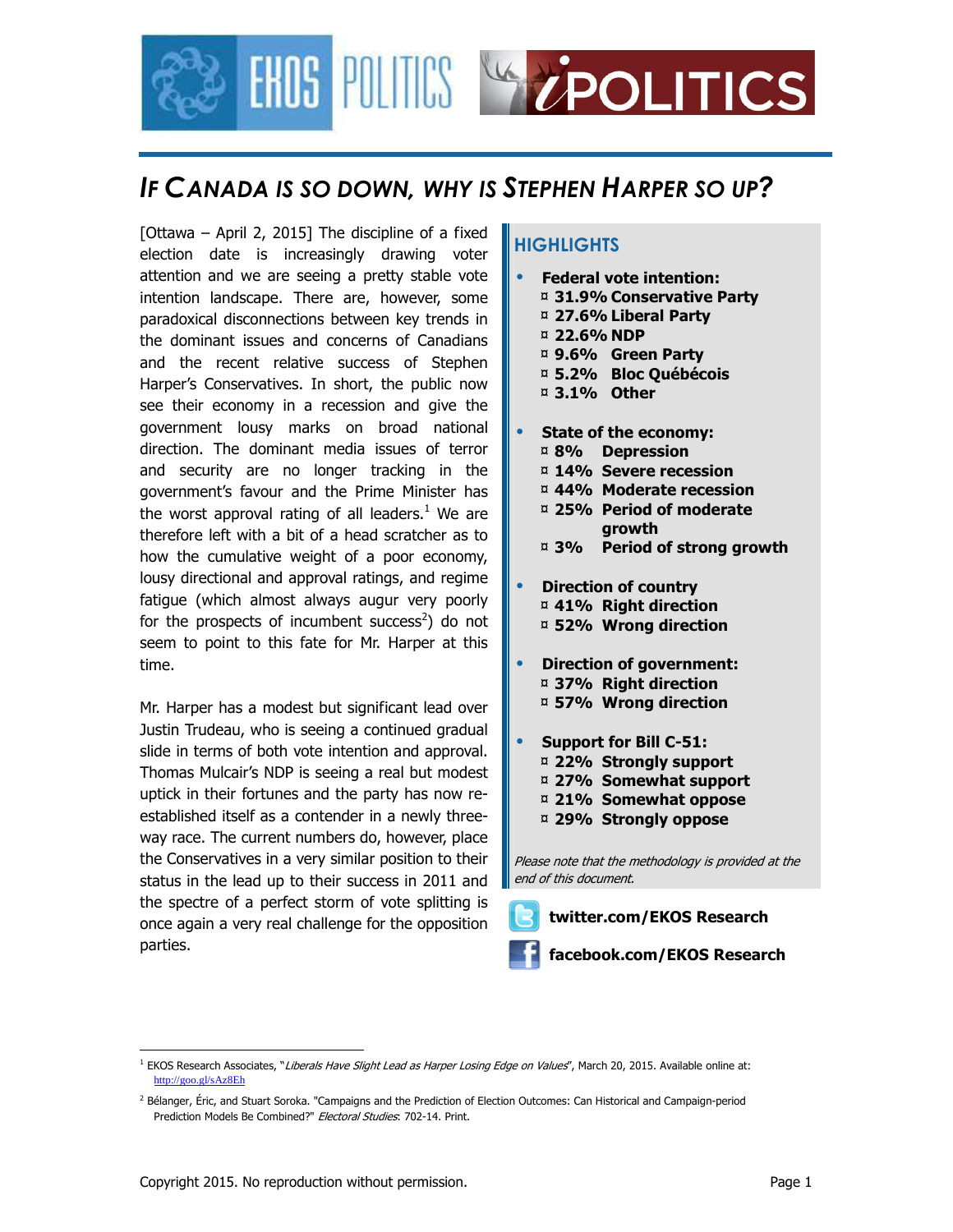



## **Current state of the Canadian economy**



*Q. Which of the following best describes how you feel about Canada's economy?*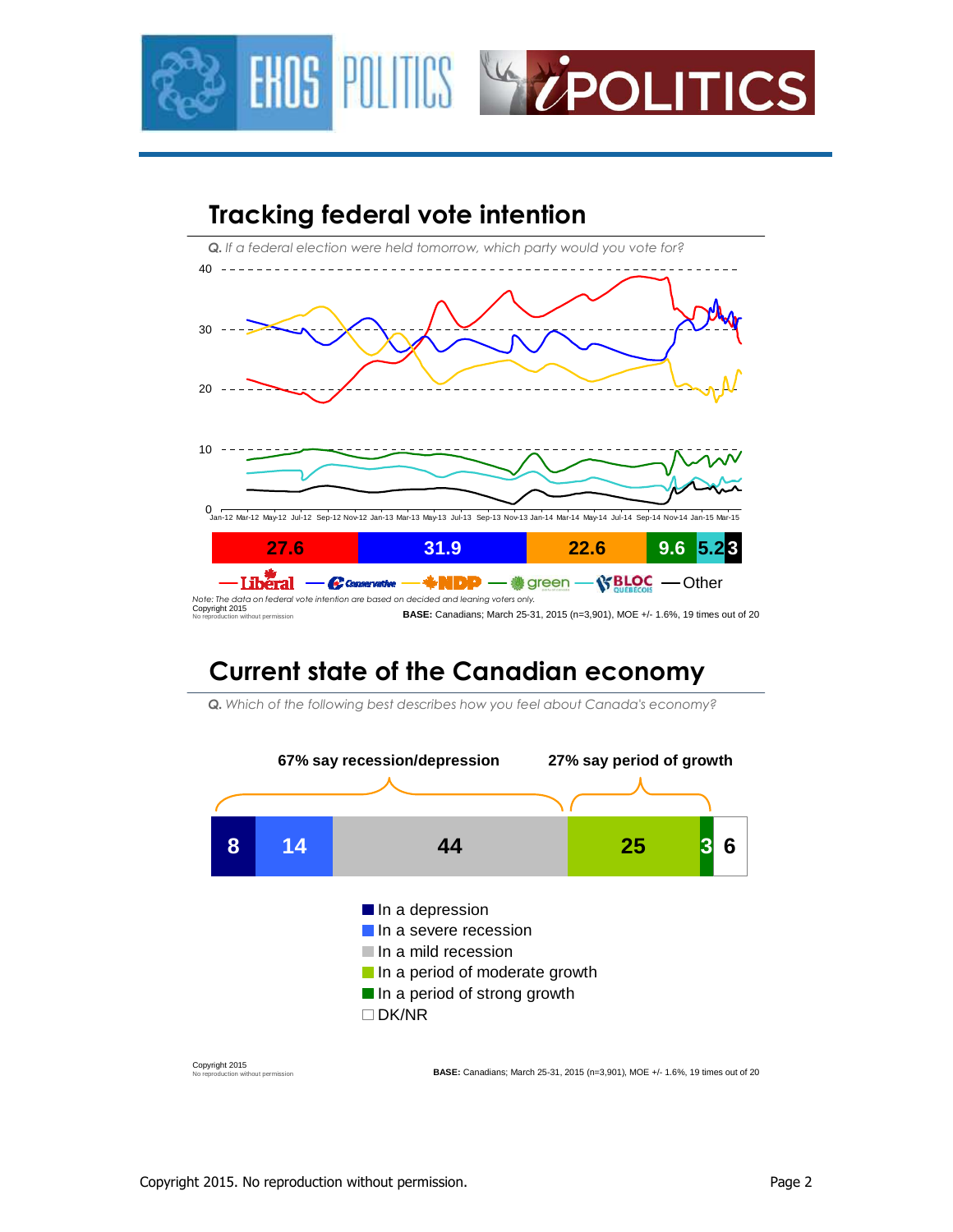



What explains this somewhat paradoxical tension between the very poor marks for the government on what Canadians tell us are the truly important issues and concerns and the apparently bright prospects for a Conservative party that looked like a spent political force last September? The answers are fairly clear but they don't speak to the longevity of these effects as the race becomes more heated and closely followed. At this stage, the forces propelling Stephen Harper to this lead position are rooted in the following factors:

**1.) A dramatic conversion of the senior vote to his cause**. As the seniors' cohort gets larger and larger, it continues to vote in large numbers. As the youth cohort gets smaller relative to population, it votes less and less (about half the rates of twenty years ago). For these reasons, the senior vote is absolutely critical in shaping election outcomes. What is striking is how different things look in senior Canada. Stephen Harper would win a clear majority there, but would be around 30 points across all other age segments. Yes he has a very large lead with men as well, but this is both smaller and less critical as women vote in the same numbers as men. It is interesting that the NDP's support is almost a mirror image of Harper's with its strength in women and younger Canada.

**2.) Success in convincing that group (and a few others) that issues around terror, security, and culture are the most important questions that only he can answer convincingly**.

**3.) A clear and improbable victory to date in the values war which is so critical to emotional engagement of voters**. To date, Stephen Harper is scoring more strongly as the candidate who best reflects voters' values and interests.<sup>3</sup> This is why he is leading and the opposition leaders will not defeat him if they can't reverse this somewhat improbably advantage he has carved out over the past few months

**4.) A clear and improbable victory to date in the values war which is so critical to emotional engagement of voters.**<sup>4</sup> There are two critical factors voters apply to making electoral choices: 1.) does this correspond with my values; and 2.) does this fit with my selfinterests (or societal/national interests)?

**5.) A modest but significant recovery in Quebec and a major improvement in fortunes in Ontario linked to success on points three and four**.

<u>.</u>

<sup>&</sup>lt;sup>3</sup> EKOS Research Associates, "*The Revenge of the Forgotten?*", March 6, 2015. Available online at: http://goo.gl/7qKyND

<sup>&</sup>lt;sup>4</sup> EKOS Research Associates, "*Narrow Conservative Lead in a Newly Three-Way Race"*, March 27, 2015. Available online at: http://goo.gl/leiYT9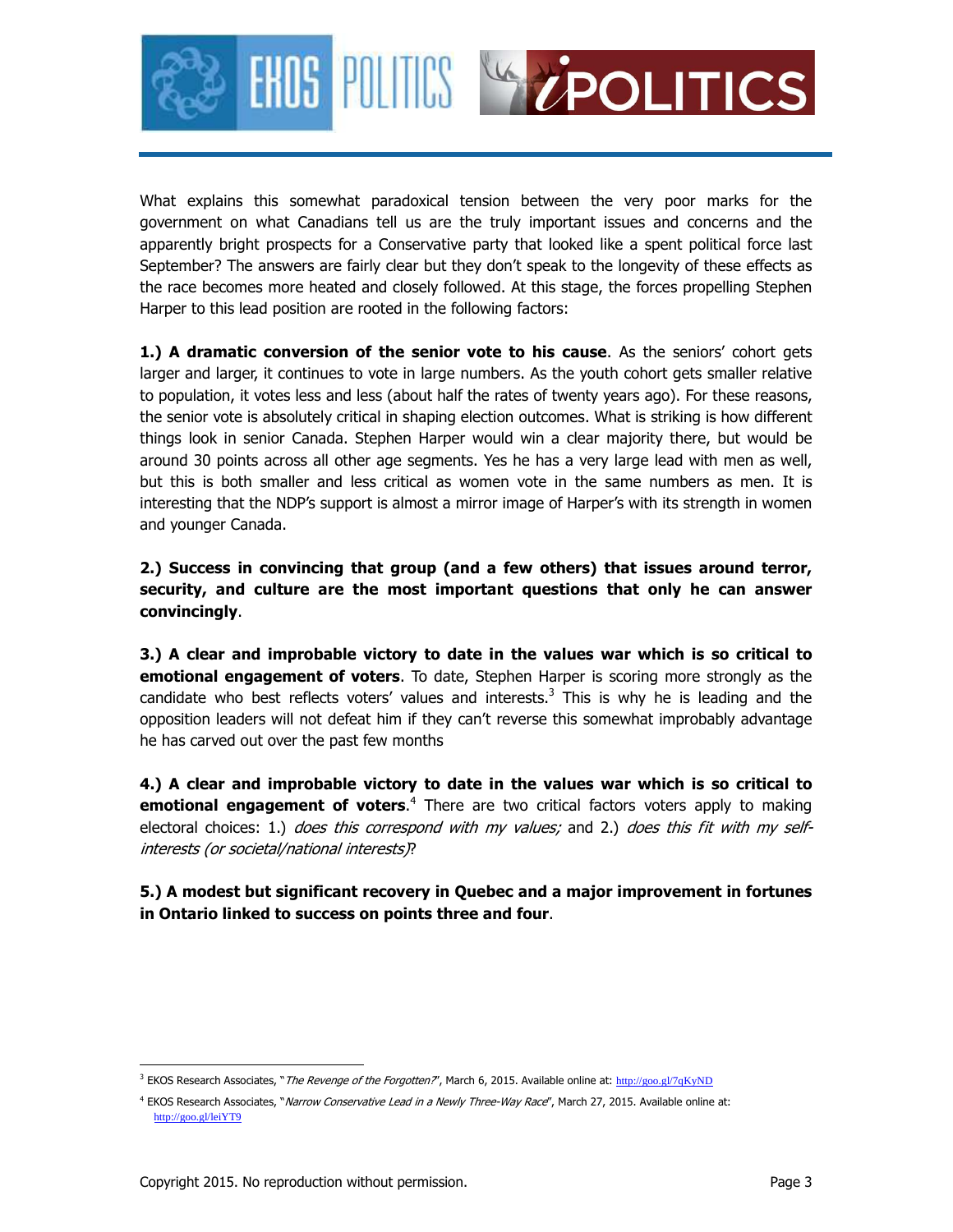

# **Vote intention by key demographics**

*Q. If a federal election were held tomorrow, which party would you vote for?*





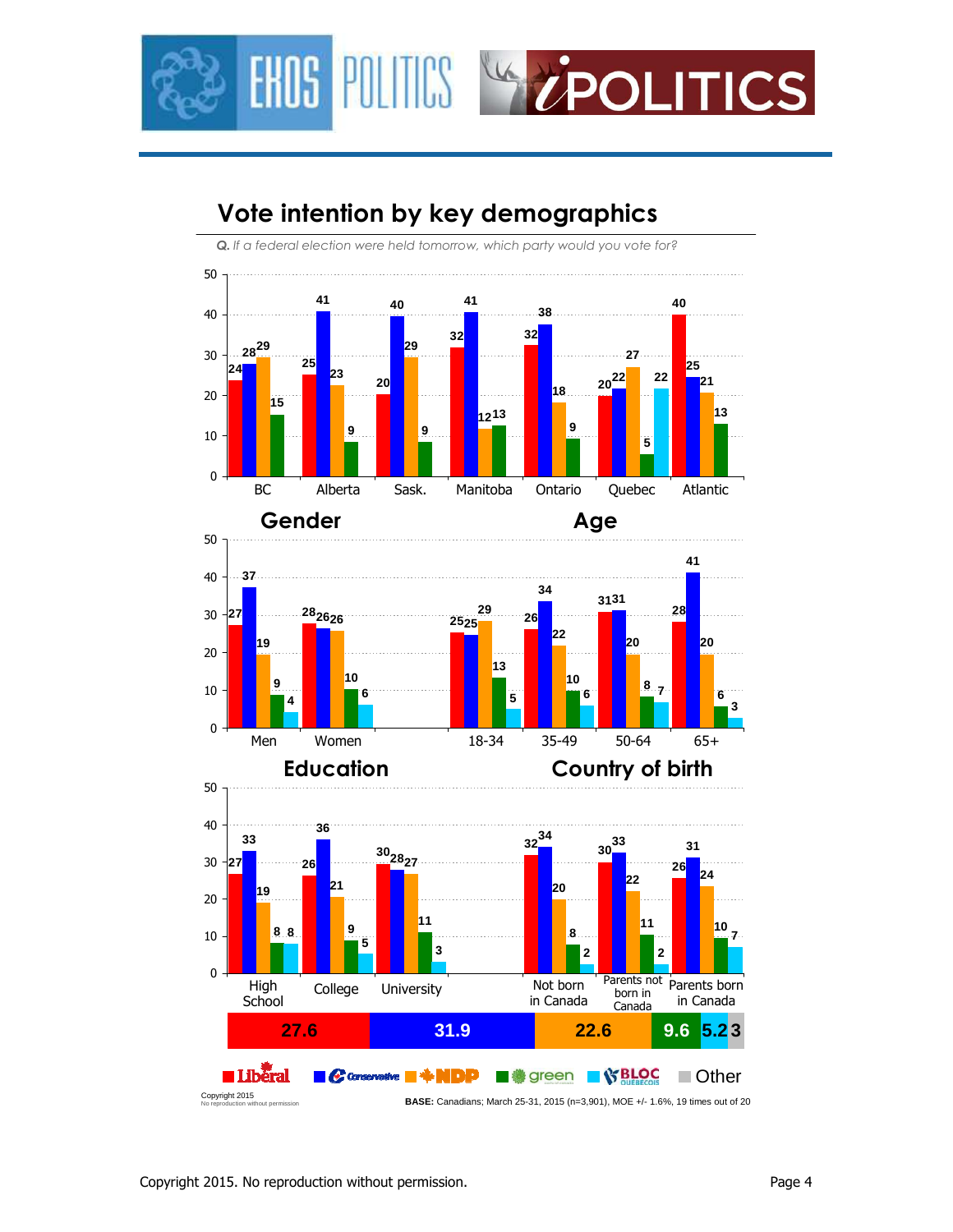

### **Bill C-51**

As we expected, the inflamed climate of late 2014 produced majority support for (the rather aggressive) Bill C-51. As in other earlier tracking, we found that concerns with civil liberties and privacy have begun exerting more influence and support for the bill has dropped accordingly. We have seen a dramatic net drop of nearly 15 points (and support will probably continue to erode) and there is no party constituency outside of the Conservatives that clearly supports this bill. It may be that Thomas Mulcair's rise is in some measure linked to anticipating where the public would be on this issue.

The evolution of public opinion on this issue, as with other issues around  $ISS<sub>5</sub>$  underlines the paradoxical gap between a public withdrawing support from the Mr. Harper's key positions (as well as a brutal outlook on the economy<sup>6</sup>) and a Prime Minister that manages to hang on to a modest lead in vote intention. It appears that this anomaly is a product of Mr. Harper appearing to be clear, consistent, and values-based over the past several months.



<sup>&</sup>lt;sup>5</sup> EKOS Research Associates, "Support for Current ISIS Mission Beginning to Sag", March 26, 2015. Available online at: http://goo.gl/UXrsJ7

<u>.</u>

<sup>&</sup>lt;sup>6</sup> EKOS Research Associates, "Voters Stuck", March 13, 2015. Available online at: http://goo.gl/llMm0B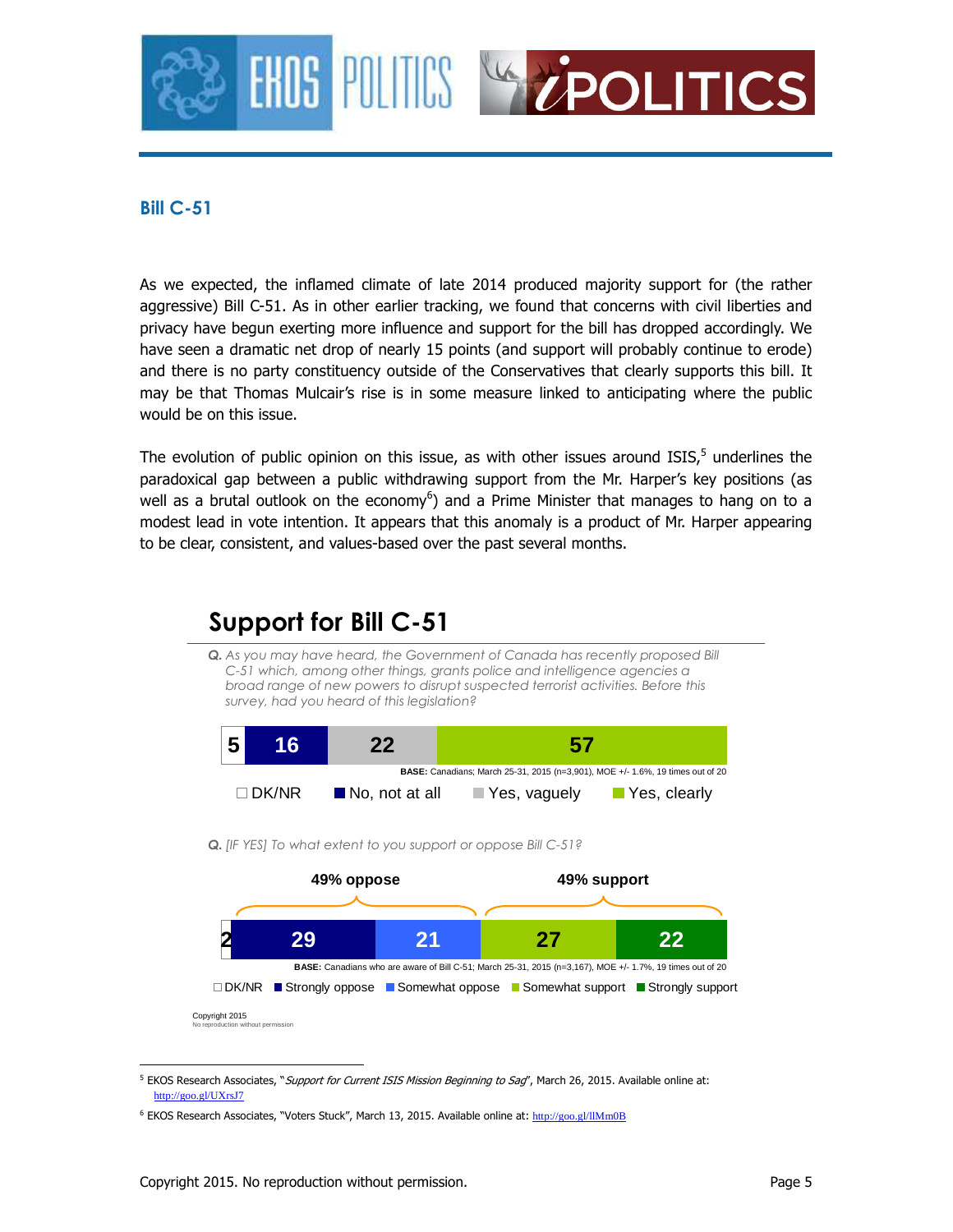



### **Awareness of Bill C-51**



# **Support for Bill C-51**

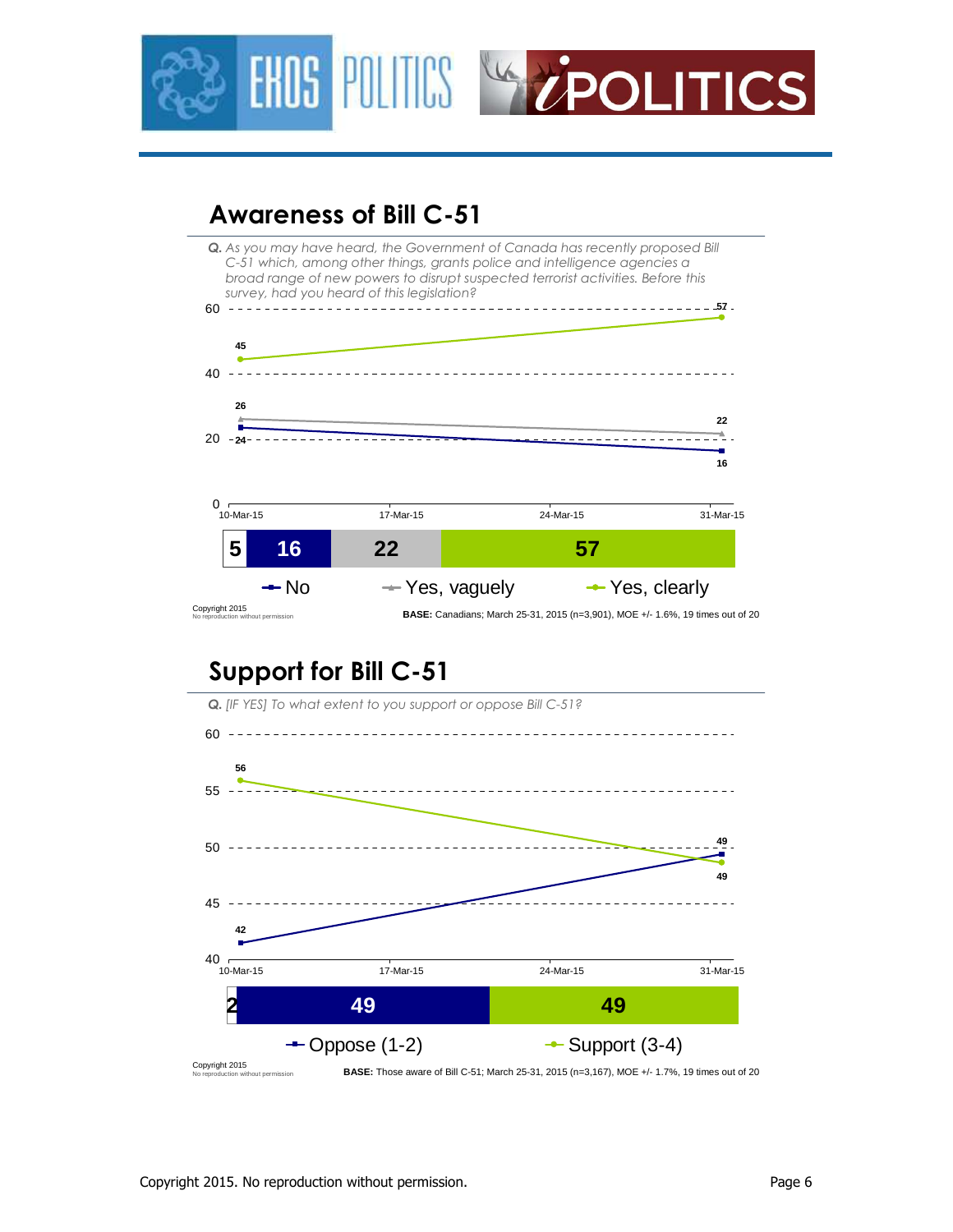



### **Direction of country/government:**

# **Direction of country**

*Q. All things considered, would you say the country is moving in the right direction or the wrong direction?*



# **Direction of government**



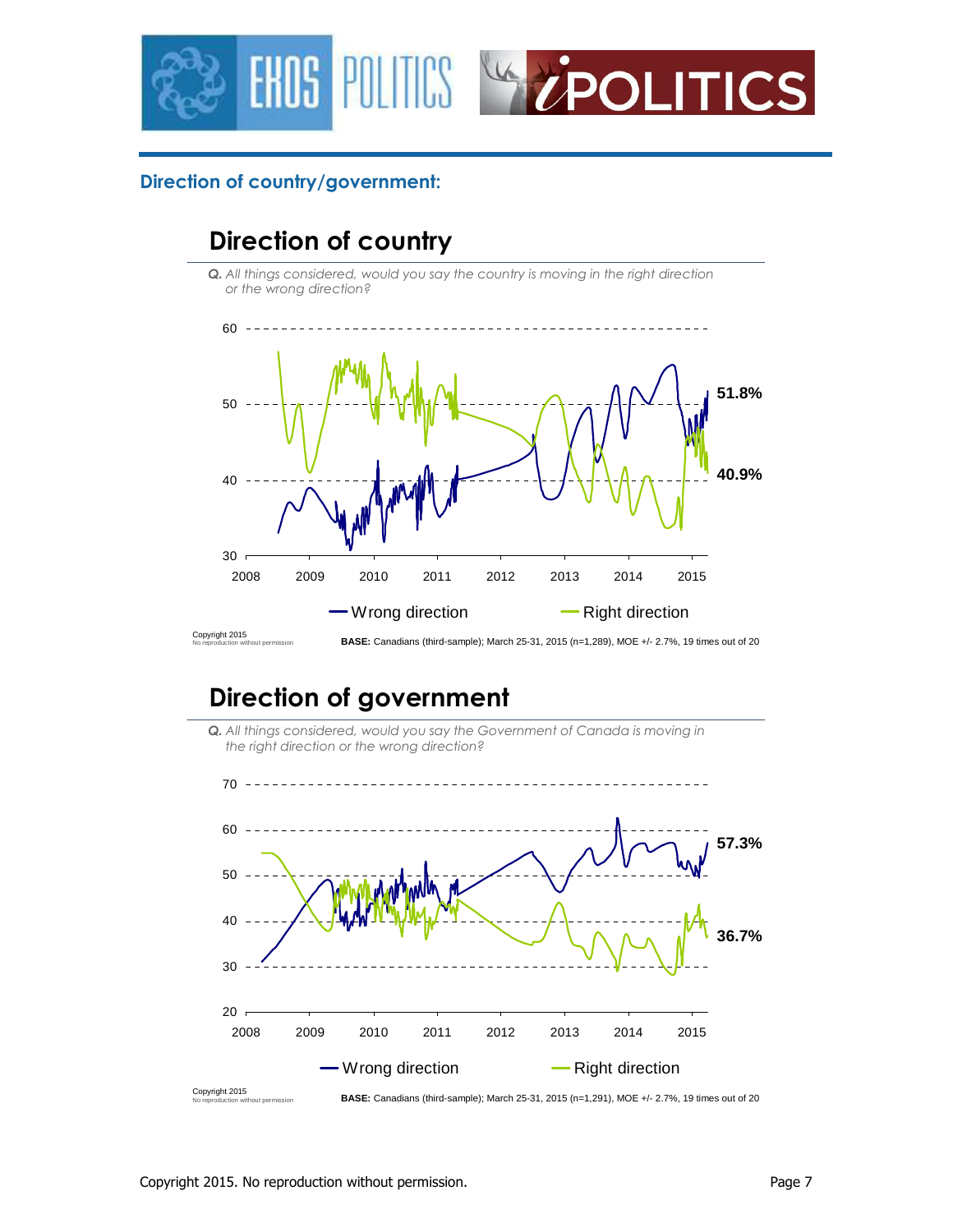



### **Detailed tables:**

#### **National Federal Vote Intention (decided and leaning voters only)**

**Q. If a federal election were held tomorrow, which party would you vote for? [If undecided] Even if you do not have a firm idea, are you leaning towards a party? [If yes] As it stands, towards which party are you leaning?** 

|                             | Liberal<br>Party | Conser-<br>vative<br>Party | <b>NDP</b> | Green<br>Party | <b>Bloc</b><br>Québécois | Other | Sample<br>Size | Margin<br>of Error<br>$(+/-)$ |
|-----------------------------|------------------|----------------------------|------------|----------------|--------------------------|-------|----------------|-------------------------------|
| <b>NATIONALLY</b>           | 27.6%            | 31.9%                      | 22.6%      | 9.6%           | 5.2%                     | 3.1%  | 3245           | 1.7                           |
| <b>REGION</b>               |                  |                            |            |                |                          |       |                |                               |
| <b>British Columbia</b>     | 23.8%            | 27.8%                      | 29.3%      | 15.4%          | $\overline{\phantom{0}}$ | 3.7%  | 516            | 4.3                           |
| Alberta                     | 25.2%            | 40.8%                      | 22.5%      | 8.5%           | -                        | 3.0%  | 350            | 5.2                           |
| Saskatchewan                | 20.2%            | 39.6%                      | 29.4%      | 8.6%           | -                        | 2.3%  | 139            | 8.3                           |
| Manitoba                    | 31.8%            | 40.5%                      | 11.8%      | 12.6%          | $\overline{\phantom{0}}$ | 3.4%  | 152            | 8.0                           |
| Ontario                     | 32.4%            | 37.7%                      | 18.2%      | 9.3%           | -                        | 2.5%  | 1177           | 2.9                           |
| Quebec                      | 19.9%            | 21.8%                      | 27.1%      | 5.4%           | 21.7%                    | 4.2%  | 564            | 4.1                           |
| Atlantic Canada             | 40.0%            | 24.7%                      | 20.8%      | 13.0%          |                          | 1.5%  | 338            | 5.3                           |
| <b>GENDER</b>               |                  |                            |            |                |                          |       |                |                               |
| Male                        | 27.3%            | 37.4%                      | 19.4%      | 8.8%           | 4.1%                     | 2.9%  | 1635           | 2.4                           |
| Female                      | 27.9%            | 26.4%                      | 25.9%      | 10.3%          | 6.2%                     | 3.1%  | 1585           | 2.5                           |
| <b>AGE</b>                  |                  |                            |            |                |                          |       |                |                               |
| $35$                        | 25.4%            | 24.6%                      | 28.5%      | 13.4%          | 4.9%                     | 3.2%  | 276            | 5.9                           |
| 35-49                       | 26.3%            | 33.5%                      | 21.9%      | 9.8%           | 5.8%                     | 2.7%  | 574            | 4.1                           |
| $50 - 64$                   | 30.8%            | 31.2%                      | 19.6%      | 8.3%           | 6.7%                     | 3.4%  | 1143           | 2.9                           |
| $65+$                       | 28.2%            | 41.2%                      | 19.6%      | 5.7%           | 2.6%                     | 2.6%  | 1233           | 2.8                           |
| <b>EDUCATION</b>            |                  |                            |            |                |                          |       |                |                               |
| High school or less         | 26.7%            | 33.0%                      | 19.0%      | 8.1%           | 8.0%                     | 5.1%  | 888            | 3.3                           |
| College or CEGEP            | 26.2%            | 36.1%                      | 20.6%      | 8.9%           | 5.2%                     | 3.0%  | 1037           | 3.0                           |
| University or higher        | 29.5%            | 27.8%                      | 26.9%      | 11.1%          | 3.1%                     | 1.5%  | 1288           | 2.7                           |
| <b>COUNTRY OF BIRTH</b>     |                  |                            |            |                |                          |       |                |                               |
| Not born in Canada          | 31.8%            | 34.1%                      | 19.9%      | 7.6%           | 2.4%                     | 4.1%  | 509            | 4.3                           |
| Parents not born in Canada  | 30.0%            | 32.5%                      | 22.0%      | 10.5%          | 2.3%                     | 2.7%  | 854            | 3.4                           |
| Both parents born in Canada | 25.6%            | 31.3%                      | 23.5%      | 9.6%           | 7.1%                     | 2.9%  | 1859           | 2.3                           |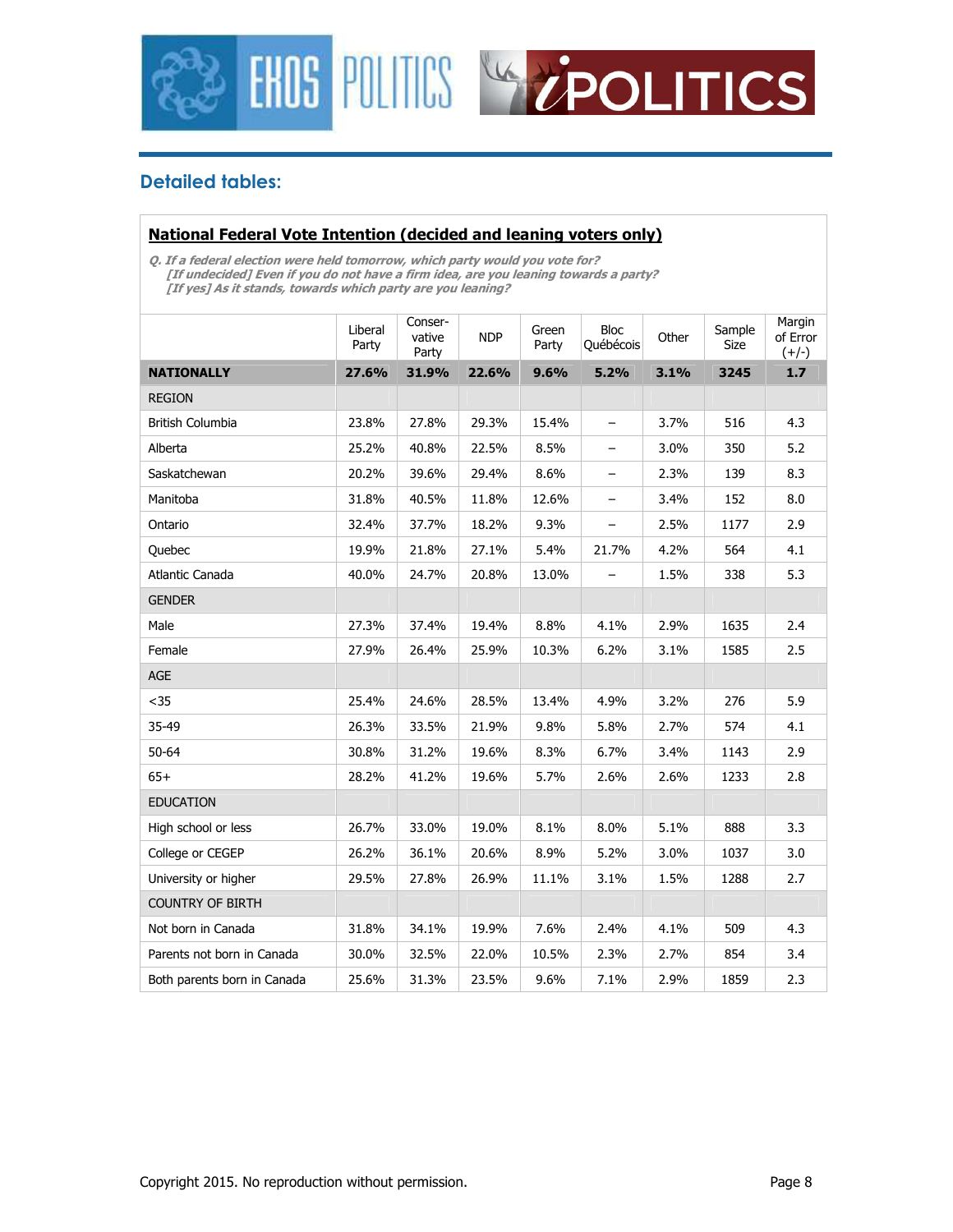



#### **State of Canada's Economy**

**Q. Which of the following best describes how you feel about Canada's economy? 1.) In a depression; 2.) In a severe recession; 3.) In a mild recession; 4.) In a period of moderate growth; or 5.) in a period of strong growth?** 

|                               | Depress-<br>ion | Severe<br>recess-<br>ion | Mild<br>recess-<br>ion | Moder-<br>ate<br>growth | Strong<br>growth | DK/NR | Sample<br>Size | Margin<br>of Error<br>$(+/-)$ |
|-------------------------------|-----------------|--------------------------|------------------------|-------------------------|------------------|-------|----------------|-------------------------------|
| <b>NATIONALLY</b>             | 8.3%            | 14.4%                    | 43.8%                  | 24.7%                   | 2.5%             | 6.3%  | 3901           | 1.6                           |
| <b>REGION</b>                 |                 |                          |                        |                         |                  |       |                |                               |
| <b>British Columbia</b>       | 7.0%            | 14.8%                    | 45.3%                  | 25.8%                   | 2.2%             | 4.9%  | 593            | 4.0                           |
| Alberta                       | 5.5%            | 12.8%                    | 53.8%                  | 17.6%                   | 2.3%             | 8.0%  | 451            | 4.6                           |
| Saskatchewan                  | 7.3%            | 11.3%                    | 45.8%                  | 21.3%                   | 6.3%             | 8.0%  | 167            | 7.6                           |
| Manitoba                      | 3.4%            | 10.7%                    | 44.8%                  | 27.8%                   | 3.8%             | 9.5%  | 183            | 7.2                           |
| Ontario                       | 7.5%            | 13.0%                    | 43.2%                  | 27.6%                   | 3.0%             | 5.8%  | 1403           | 2.6                           |
| Quebec                        | 12.6%           | 17.7%                    | 37.2%                  | 25.1%                   | 1.6%             | 5.8%  | 675            | 3.8                           |
| Atlantic Canada               | 8.4%            | 14.6%                    | 51.0%                  | 16.4%                   | 1.4%             | 8.1%  | 420            | 4.8                           |
| <b>GENDER</b>                 |                 |                          |                        |                         |                  |       |                |                               |
| Male                          | 8.2%            | 12.0%                    | 43.5%                  | 30.6%                   | 2.9%             | 2.7%  | 1840           | 2.3                           |
| Female                        | 8.8%            | 17.8%                    | 47.1%                  | 20.9%                   | 2.2%             | 3.2%  | 1896           | 2.3                           |
| AGE                           |                 |                          |                        |                         |                  |       |                |                               |
| $35$                          | 8.9%            | 18.8%                    | 43.6%                  | 21.1%                   | 4.7%             | 3.0%  | 332            | 5.4                           |
| 35-49                         | 10.6%           | 14.9%                    | 46.8%                  | 22.2%                   | 1.8%             | 3.7%  | 671            | 3.8                           |
| 50-64                         | 7.9%            | 14.8%                    | 47.0%                  | 26.2%                   | 1.1%             | 3.0%  | 1341           | 2.7                           |
| $65+$                         | 5.8%            | 9.5%                     | 43.3%                  | 36.1%                   | 2.7%             | 2.5%  | 1401           | 2.6                           |
| <b>EDUCATION</b>              |                 |                          |                        |                         |                  |       |                |                               |
| High school or less           | 10.0%           | 15.6%                    | 42.7%                  | 23.7%                   | 4.5%             | 3.5%  | 1083           | 3.0                           |
| College or CEGEP              | 9.0%            | 15.9%                    | 45.1%                  | 26.2%                   | 1.0%             | 2.8%  | 1198           | 2.8                           |
| University or higher          | 6.9%            | 13.6%                    | 48.0%                  | 26.8%                   | 2.4%             | 2.4%  | 1433           | 2.6                           |
| <b>COUNTRY OF BIRTH</b>       |                 |                          |                        |                         |                  |       |                |                               |
| Not born in Canada            | 11.6%           | 16.3%                    | 36.9%                  | 27.8%                   | 4.5%             | 2.8%  | 601            | 4.0                           |
| Parents not born in Canada    | 8.9%            | 14.7%                    | 46.0%                  | 23.9%                   | 2.9%             | 3.5%  | 987            | 3.1                           |
| Both parents born in Canada   | 7.6%            | 14.7%                    | 47.2%                  | 25.6%                   | 1.9%             | 3.0%  | 2155           | 2.1                           |
| <b>CURRENT VOTE INTENTION</b> |                 |                          |                        |                         |                  |       |                |                               |
| Liberal Party                 | 8.0%            | 15.6%                    | 51.4%                  | 22.1%                   | 0.8%             | 2.2%  | 938            | 3.2                           |
| <b>Conservative Party</b>     | 2.8%            | 7.1%                     | 42.3%                  | 41.2%                   | 4.6%             | 2.0%  | 1138           | 2.9                           |
| <b>NDP</b>                    | 9.4%            | 17.0%                    | 52.4%                  | 18.2%                   | 1.0%             | 1.9%  | 679            | 3.8                           |
| Green Party                   | 13.3%           | 24.3%                    | 41.0%                  | 16.1%                   | 3.5%             | 1.8%  | 272            | 5.9                           |
| <b>Bloc Québécois</b>         | 18.8%           | 21.8%                    | 34.1%                  | 18.6%                   | 1.9%             | 4.9%  | 121            | 8.9                           |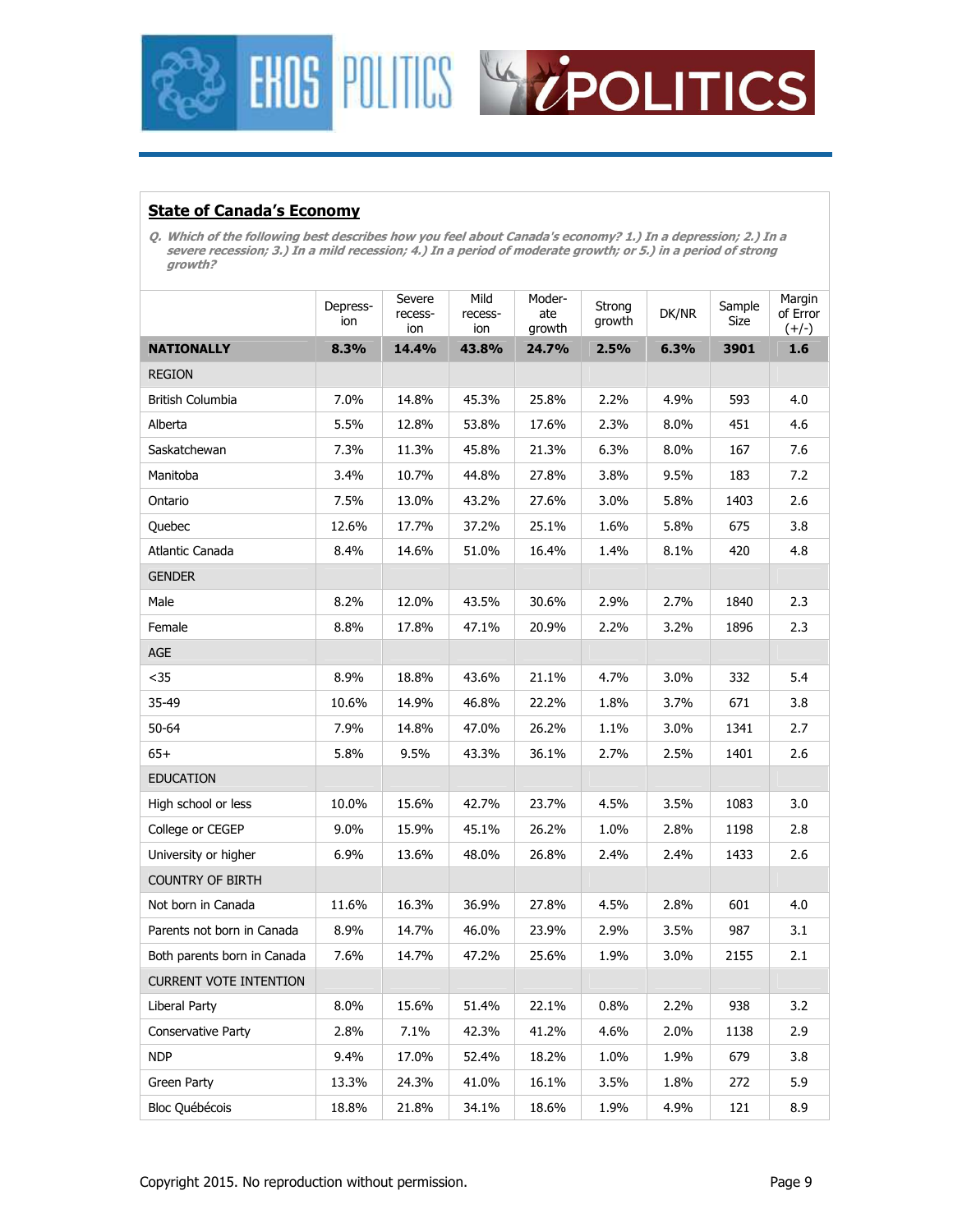



### **Awareness of Bill C-51**

**Q. As you may have heard, the Government of Canada has recently proposed Bill C-51 which, among other things, grants police and intelligence agencies a broad range of new powers to disrupt suspected terrorist activities. Before this survey, had you heard of this legislation?** 

|                               | Yes, clearly | Yes, vaguely | No, not at all | DK/NR | Sample<br>Size | Margin<br>of Error<br>$(+/-)$ |
|-------------------------------|--------------|--------------|----------------|-------|----------------|-------------------------------|
| <b>NATIONALLY</b>             | 57.3%        | 21.6%        | 16.4%          | 4.7%  | 3901           | 1.6                           |
| <b>REGION</b>                 |              |              |                |       |                |                               |
| <b>British Columbia</b>       | 67.8%        | 15.7%        | 12.1%          | 4.4%  | 593            | 4.0                           |
| Alberta                       | 51.8%        | 24.4%        | 16.7%          | 7.2%  | 451            | 4.6                           |
| Saskatchewan                  | 59.5%        | 21.9%        | 10.2%          | 8.4%  | 167            | 7.6                           |
| Manitoba                      | 50.2%        | 27.7%        | 15.2%          | 6.9%  | 183            | 7.2                           |
| Ontario                       | 61.4%        | 18.5%        | 16.2%          | 3.9%  | 1403           | 2.6                           |
| Quebec                        | 50.2%        | 26.7%        | 20.0%          | 3.1%  | 675            | 3.8                           |
| Atlantic Canada               | 51.9%        | 23.6%        | 16.8%          | 7.8%  | 420            | 4.8                           |
| <b>GENDER</b>                 |              |              |                |       |                |                               |
| Male                          | 67.0%        | 17.9%        | 13.8%          | 1.2%  | 1840           | 2.3                           |
| Female                        | 52.0%        | 26.7%        | 19.8%          | 1.5%  | 1896           | 2.3                           |
| AGE                           |              |              |                |       |                |                               |
| $35$                          | 53.4%        | 22.7%        | 21.9%          | 2.0%  | 332            | 5.4                           |
| 35-49                         | 60.5%        | 22.1%        | 15.8%          | 1.6%  | 671            | 3.8                           |
| 50-64                         | 62.6%        | 21.4%        | 15.1%          | 0.9%  | 1341           | 2.7                           |
| $65+$                         | 60.7%        | 23.9%        | 13.9%          | 1.4%  | 1401           | 2.6                           |
| <b>EDUCATION</b>              |              |              |                |       |                |                               |
| High school or less           | 47.7%        | 26.7%        | 23.5%          | 2.1%  | 1083           | 3.0                           |
| College or CEGEP              | 56.3%        | 24.4%        | 18.4%          | 0.9%  | 1198           | 2.8                           |
| University or higher          | 71.0%        | 17.3%        | 10.6%          | 1.1%  | 1433           | 2.6                           |
| <b>COUNTRY OF BIRTH</b>       |              |              |                |       |                |                               |
| Not born in Canada            | 51.3%        | 21.8%        | 24.2%          | 2.7%  | 601            | 4.0                           |
| Parents not born in Canada    | 62.7%        | 19.8%        | 15.6%          | 1.9%  | 987            | 3.1                           |
| Both parents born in Canada   | 59.8%        | 23.7%        | 15.4%          | 1.0%  | 2155           | 2.1                           |
| <b>CURRENT VOTE INTENTION</b> |              |              |                |       |                |                               |
| Liberal Party                 | 60.7%        | 21.8%        | 15.7%          | 1.8%  | 938            | 3.2                           |
| Conservative Party            | 66.2%        | 22.0%        | 10.7%          | 1.2%  | 1138           | 2.9                           |
| <b>NDP</b>                    | 63.7%        | 21.3%        | 14.3%          | 0.7%  | 679            | 3.8                           |
| Green Party                   | 61.8%        | 23.5%        | 14.2%          | 0.4%  | 272            | 5.9                           |
| Bloc Québécois                | 45.2%        | 23.0%        | 30.6%          | 1.2%  | 121            | 8.9                           |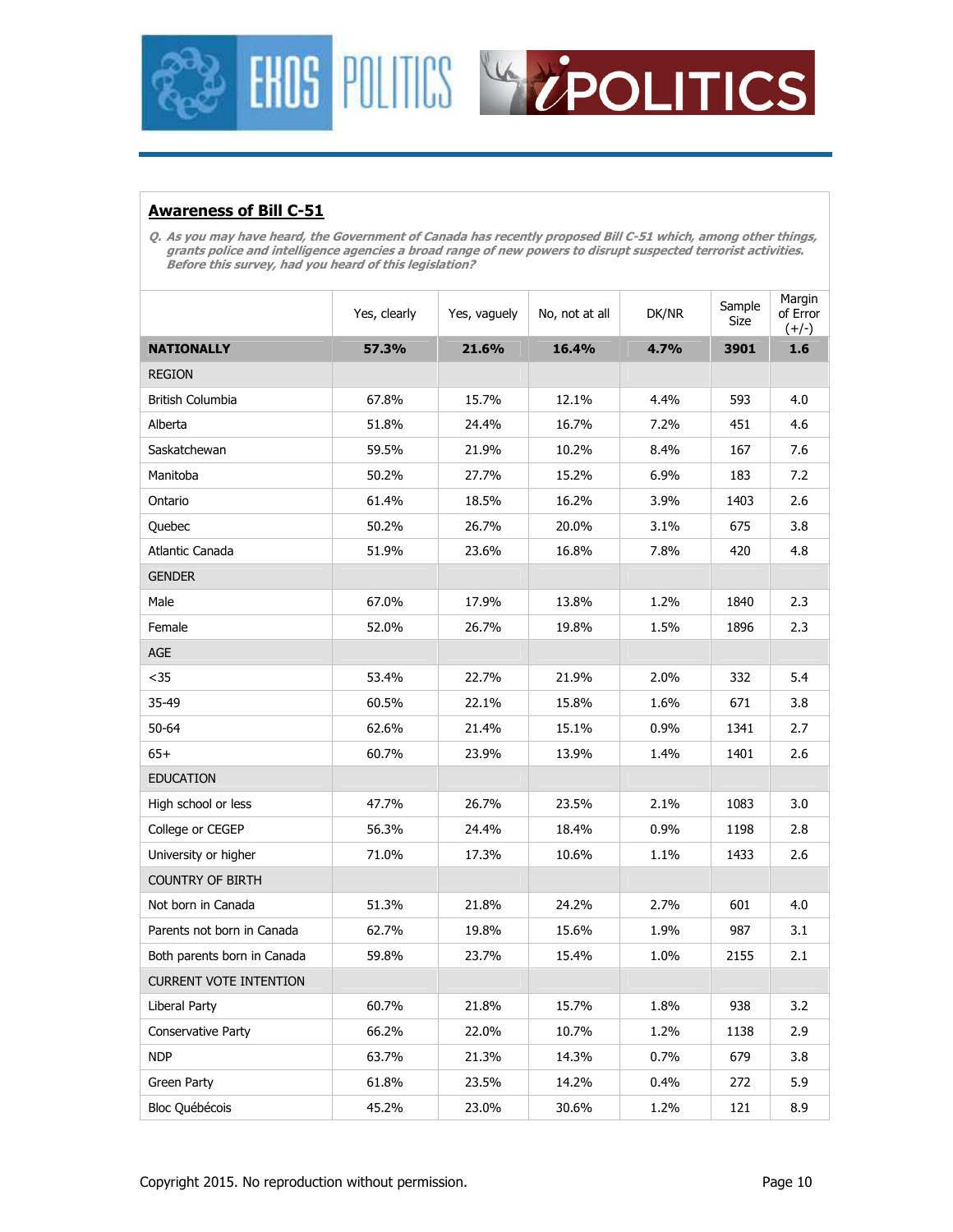



### **Support for Bill C-51**

**Q. To what extent to you support or oppose Bill C-51?** 

|                               | Strongly<br>oppose | Somewhat<br>oppose | Somewhat<br>support | Strongly<br>support | DK/NR | Sample<br>Size | Margin<br>of Error<br>$(+/-)$ |
|-------------------------------|--------------------|--------------------|---------------------|---------------------|-------|----------------|-------------------------------|
| <b>NATIONALLY</b>             | 28.6%              | 20.9%              | 26.8%               | 21.8%               | 1.9%  | 3167           | $1.7$                         |
| <b>REGION</b>                 |                    |                    |                     |                     |       |                |                               |
| British Columbia              | 40.2%              | 20.1%              | 22.7%               | 15.1%               | 1.9%  | 503            | 4.4                           |
| Alberta                       | 24.4%              | 17.3%              | 30.5%               | 23.9%               | 3.9%  | 365            | 5.1                           |
| Saskatchewan                  | 30.9%              | 19.4%              | 20.9%               | 25.9%               | 2.8%  | 139            | 8.3                           |
| Manitoba                      | 24.4%              | 19.0%              | 33.8%               | 16.7%               | 6.1%  | 150            | 8.0                           |
| Ontario                       | 29.8%              | 19.2%              | 26.7%               | 22.6%               | 1.7%  | 1148           | 2.9                           |
| Quebec                        | 21.6%              | 24.3%              | 27.6%               | 25.4%               | 1.2%  | 527            | 4.3                           |
| Atlantic Canada               | 27.7%              | 26.3%              | 28.2%               | 17.2%               | 0.6%  | 327            | 5.4                           |
| <b>GENDER</b>                 |                    |                    |                     |                     |       |                |                               |
| Male                          | 30.5%              | 19.1%              | 24.4%               | 25.0%               | 1.1%  | 1597           | 2.5                           |
| Female                        | 26.4%              | 22.8%              | 29.7%               | 18.6%               | 2.6%  | 1542           | 2.5                           |
| <b>AGE</b>                    |                    |                    |                     |                     |       |                |                               |
| $35$                          | 36.4%              | 16.9%              | 26.7%               | 17.8%               | 2.3%  | 252            | $6.2$                         |
| 35-49                         | 28.6%              | 21.9%              | 25.9%               | 21.5%               | 2.0%  | 557            | 4.2                           |
| $50 - 64$                     | 25.8%              | 23.6%              | 27.6%               | 21.7%               | 1.3%  | 1137           | 2.9                           |
| $65+$                         | 21.3%              | 21.3%              | 28.2%               | 27.5%               | 1.7%  | 1194           | 2.8                           |
| <b>EDUCATION</b>              |                    |                    |                     |                     |       |                |                               |
| High school or less           | 24.9%              | 18.4%              | 30.1%               | 24.4%               | 2.2%  | 825            | 3.4                           |
| College or CEGEP              | 21.6%              | 21.7%              | 30.8%               | 24.1%               | 1.7%  | 1005           | 3.1                           |
| University or higher          | 36.1%              | 22.2%              | 22.1%               | 18.2%               | 1.4%  | 1290           | 2.7                           |
| <b>COUNTRY OF BIRTH</b>       |                    |                    |                     |                     |       |                |                               |
| Not born in Canada            | 33.5%              | 14.8%              | 28.5%               | 22.2%               | 1.0%  | 473            | 4.5                           |
| Parents not born in Canada    | 27.5%              | 23.9%              | 27.0%               | 19.8%               | 1.8%  | 830            | 3.4                           |
| Both parents born in Canada   | 27.6%              | 21.0%              | 26.8%               | 22.5%               | 2.1%  | 1836           | 2.3                           |
| <b>CURRENT VOTE INTENTION</b> |                    |                    |                     |                     |       |                |                               |
| Liberal Party                 | 35.2%              | 28.6%              | 23.9%               | 11.8%               | 0.6%  | 794            | 3.5                           |
| Conservative Party            | 5.8%               | 10.3%              | 35.7%               | 47.0%               | 1.3%  | 1021           | 3.1                           |
| <b>NDP</b>                    | 46.5%              | 25.8%              | 19.5%               | 7.2%                | 1.0%  | 589            | 4.0                           |
| Green Party                   | 46.2%              | 23.8%              | 21.4%               | 7.4%                | 1.2%  | 232            | 6.4                           |
| <b>Bloc Québécois</b>         | 24.9%              | 19.3%              | 24.4%               | 27.2%               | 4.1%  | 88             | 10.5                          |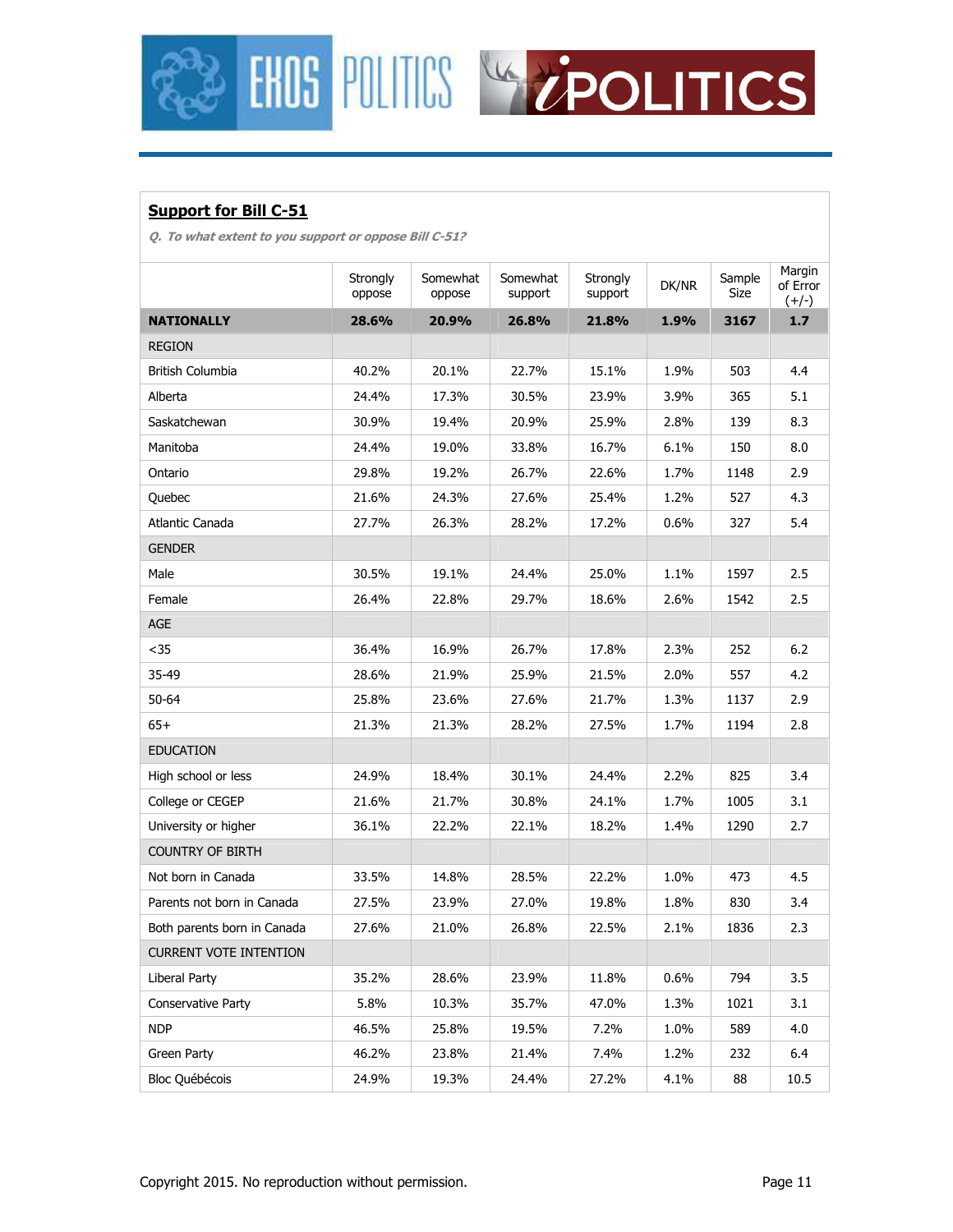



### **Direction of Country**

**Q. [Half-sample only] All things considered, would you say the country is moving in the right direction or the wrong direction?** 

|                               | <b>Right Direction</b> | Wrong Direction | DK/NR | Sample<br>Size | Margin<br>of Error<br>$(+/-)$ |
|-------------------------------|------------------------|-----------------|-------|----------------|-------------------------------|
| <b>NATIONALLY</b>             | 40.9%                  | 51.8%           | 7.3%  | 1289           | 2.7                           |
| <b>REGION</b>                 |                        |                 |       |                |                               |
| British Columbia              | 36.5%                  | 53.3%           | 10.2% | 167            | 7.6                           |
| Alberta                       | 42.0%                  | 48.2%           | 9.8%  | 151            | 8.0                           |
| Saskatchewan                  | 35.5%                  | 60.1%           | 4.4%  | 56             | 13.1                          |
| Manitoba                      | 45.1%                  | 39.2%           | 15.7% | 70             | 11.7                          |
| Ontario                       | 47.9%                  | 45.2%           | 6.9%  | 463            | 4.6                           |
| Quebec                        | 34.2%                  | 61.5%           | 4.3%  | 240            | 6.3                           |
| Atlantic Canada               | 32.5%                  | 59.2%           | 8.3%  | 138            | 8.3                           |
| <b>GENDER</b>                 |                        |                 |       |                |                               |
| Male                          | 48.0%                  | 49.1%           | 2.9%  | 596            | 4.0                           |
| Female                        | 37.0%                  | 57.7%           | 5.4%  | 643            | 3.9                           |
| AGE                           |                        |                 |       |                |                               |
| $35$                          | 37.2%                  | 59.1%           | 3.7%  | 106            | 9.5                           |
| 35-49                         | 38.7%                  | 55.7%           | 5.6%  | 228            | 6.5                           |
| $50 - 64$                     | 43.9%                  | 53.1%           | 3.0%  | 443            | 4.7                           |
| $65+$                         | 52.3%                  | 41.9%           | 5.8%  | 469            | 4.5                           |
| <b>EDUCATION</b>              |                        |                 |       |                |                               |
| High school or less           | 43.5%                  | 52.5%           | 4.1%  | 365            | 5.1                           |
| College or CEGEP              | 42.3%                  | 52.8%           | 4.9%  | 396            | 4.9                           |
| University or higher          | 41.0%                  | 55.2%           | 3.8%  | 473            | 4.5                           |
| <b>COUNTRY OF BIRTH</b>       |                        |                 |       |                |                               |
| Not born in Canada            | 48.8%                  | 47.0%           | 4.2%  | 201            | 6.9                           |
| Parents not born in Canada    | 48.3%                  | 47.0%           | 4.7%  | 336            | 5.4                           |
| Both parents born in Canada   | 38.2%                  | 57.7%           | 4.1%  | 703            | 3.7                           |
| <b>CURRENT VOTE INTENTION</b> |                        |                 |       |                |                               |
| Liberal Party                 | 35.4%                  | 62.6%           | 2.0%  | 318            | 5.5                           |
| Conservative Party            | 79.6%                  | 18.2%           | 2.2%  | 373            | 5.1                           |
| <b>NDP</b>                    | 18.4%                  | 78.5%           | 3.2%  | 223            | 6.6                           |
| Green Party                   | 15.6%                  | 78.5%           | 5.9%  | 86             | 10.6                          |
| <b>Bloc Québécois</b>         | 21.0%                  | 76.5%           | 2.5%  | 46             | 14.5                          |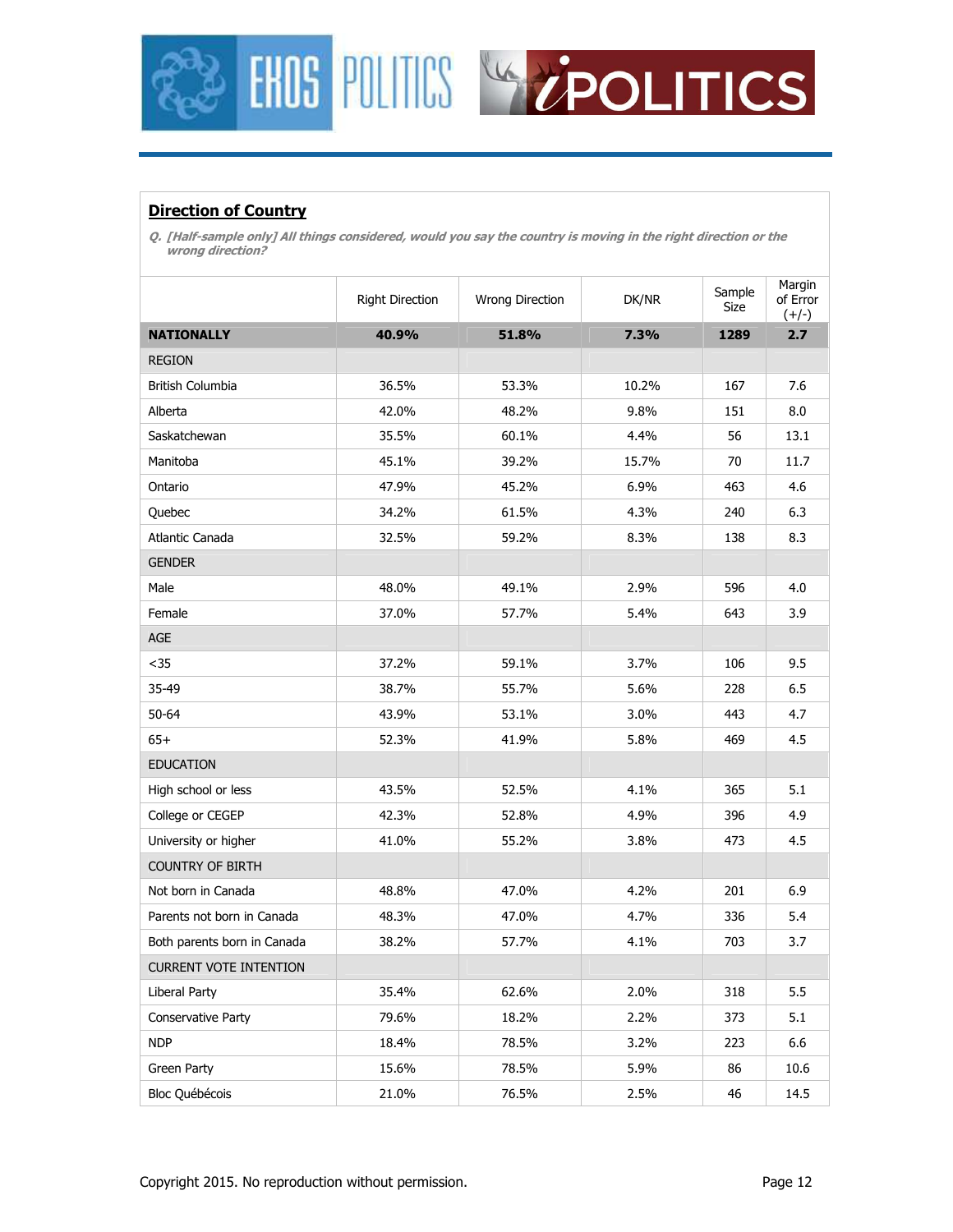



### **Direction of Government**

**Q. [Half-sample only] All things considered, would you say the Government of Canada is moving in the right direction or the wrong direction?** 

|                               | <b>Right Direction</b> | Wrong Direction | DK/NR   | Sample<br>Size | Margin<br>of Error<br>$(+/-)$ |
|-------------------------------|------------------------|-----------------|---------|----------------|-------------------------------|
| <b>NATIONALLY</b>             | 36.7%                  | 57.3%           | 6.0%    | 1291           | 2.7                           |
| <b>REGION</b>                 |                        |                 |         |                |                               |
| <b>British Columbia</b>       | 31.8%                  | 64.0%           | 4.1%    | 212            | 6.7                           |
| Alberta                       | 43.8%                  | 47.1%           | 9.1%    | 142            | 8.2                           |
| Saskatchewan                  | 50.5%                  | 45.8%           | 3.7%    | 53             | 13.5                          |
| Manitoba                      | 49.0%                  | 41.5%           | 9.5%    | 61             | 12.6                          |
| Ontario                       | 41.8%                  | 51.0%           | 7.2%    | 450            | 4.6                           |
| Quebec                        | 28.9%                  | 67.0%           | 4.1%    | 226            | 6.5                           |
| Atlantic Canada               | 26.5%                  | 68.3%           | 5.3%    | 145            | 8.1                           |
| <b>GENDER</b>                 |                        |                 |         |                |                               |
| Male                          | 43.5%                  | 54.3%           | 2.1%    | 630            | 3.9                           |
| Female                        | 32.1%                  | 63.2%           | 4.7%    | 616            | 4.0                           |
| <b>AGE</b>                    |                        |                 |         |                |                               |
| $35$                          | 25.9%                  | 70.2%           | 3.8%    | 110            | 9.3                           |
| 35-49                         | 41.9%                  | 54.9%           | 3.2%    | 226            | 6.5                           |
| 50-64                         | 37.8%                  | 59.5%           | 2.7%    | 450            | 4.6                           |
| $65+$                         | 49.3%                  | 46.9%           | 3.8%    | 454            | 4.6                           |
| <b>EDUCATION</b>              |                        |                 |         |                |                               |
| High school or less           | 43.0%                  | 51.1%           | 5.8%    | 349            | 5.3                           |
| College or CEGEP              | 35.5%                  | 61.5%           | 3.0%    | 426            | 4.8                           |
| University or higher          | 35.6%                  | 62.4%           | 1.9%    | 457            | 4.6                           |
| <b>COUNTRY OF BIRTH</b>       |                        |                 |         |                |                               |
| Not born in Canada            | 47.8%                  | 46.8%           | 5.4%    | 196            | 7.0                           |
| Parents not born in Canada    | 41.5%                  | 56.6%           | 2.0%    | 309            | 5.6                           |
| Both parents born in Canada   | 33.9%                  | 62.6%           | 3.5%    | 739            | 3.6                           |
| <b>CURRENT VOTE INTENTION</b> |                        |                 |         |                |                               |
| Liberal Party                 | 22.1%                  | 74.7%           | 3.2%    | 300            | 5.7                           |
| Conservative Party            | 88.8%                  | 9.9%            | 1.2%    | 364            | 5.1                           |
| <b>NDP</b>                    | 11.3%                  | 86.4%           | 2.3%    | 236            | 6.4                           |
| Green Party                   | 23.5%                  | 76.5%           | $0.0\%$ | 91             | 10.3                          |
| Bloc Québécois                | 27.8%                  | 72.2%           | 0.0%    | 44             | 14.8                          |